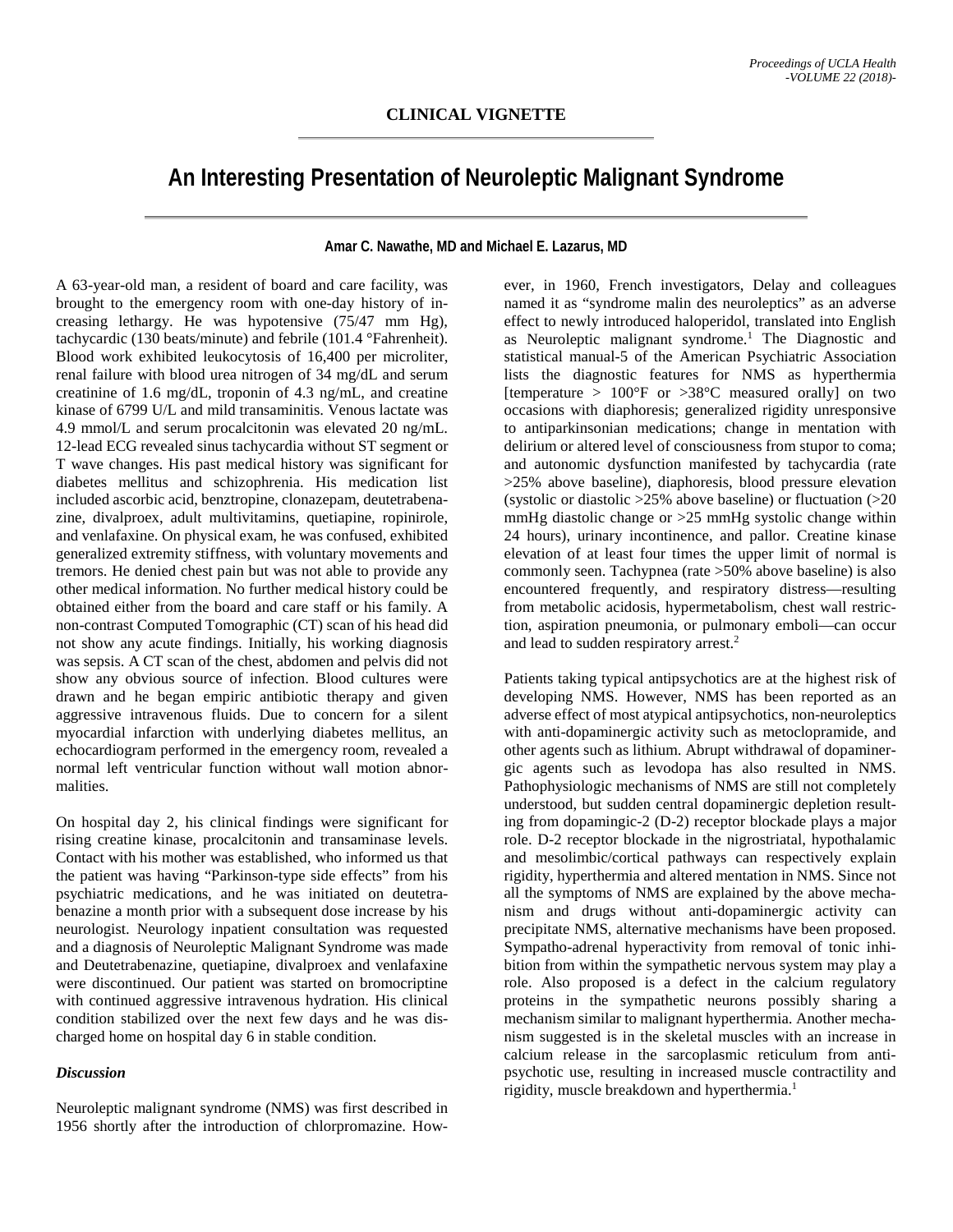Two factors in NMS precipitation are likely in this case. First, the recent introduction of deutetrabenazine for treatment of his tardive dyskinesia a month prior and an increase in drug dose prior to his presentation; second, a possible additive effect of further dopamine suppression from his other psychiatric medications; quetiapine and venlafaxine. Deutetrabenazine is a vesicular monoamine transporter 2 (VAMT2) inhibitor receiving FDA approval in 2017 for treatment of chorea associated with Huntington's disease.<sup>3</sup> It can be used to treat tardive dyskinesia, as in our patient. VMAT2 sequesters dopamine in presynaptic vesicles. Upon fusion of the vesicle with the presynaptic membrane, dopamine is released into the synaptic cleft to interact with postsynaptic dopamine receptors. VMAT2 inhibitors block vesicular storage of dopamine and thus deplete its receptor availability. 4

Clinical features of NMS share similarities with several other clinical entities. More common scenarios are infections including those of the central nervous system, sepsis and drug intoxications, which require an upfront thorough assessment. Heat stroke and serotonin syndrome should be considered. Heatstroke presents with hyperthermia but in contrast to NMS is associated with a dry skin and loss of muscle tone. Serotonin syndrome manifests with altered mentation and autonomic dysfunction like NMS, but in contrast, has symptoms of gastrointestinal hypermotility, lack of leukocytosis or creatine kinase elevation, presence of hyperreflexia, myoclonus and antecedent polypharmacy including selective serotonin release uptake inhibitors. Malignant hyperthermia presents similarly to NMS but has an exposure history to an inhaled anesthetic or depolarizing muscle relaxant that helps differentiate the diagnosis. Lastly, it is important to mention that lethal catatonia is similar in presentation to NMS. Second generation antipsychotics are used in management of the former and possible offending agents and contraindicated in the latter.<sup>1,5</sup> Differentiating between the two becomes critical and expert neuropsychiatry consultation is recommended.

The onset of symptoms of NMS varies from hours to days after the offending drug initiation. Some cases develop within 24 hours after drug initiation, most within the first week, and virtually all cases within 30 days.<sup>2</sup> In our patient, our initial evaluation was hindered by lack of knowledge of the duration of his multiple psychiatric medications. Presenting during a winter month and with risk of infectious exposures from his board and care facility, sepsis syndrome was suspected and its time sensitive treatment had to be initiated. Significant elevation of procalcitonin also supported the initial working diagnosis of bacterial infection and sepsis. Procalcitonin elevation however has been reported in NMS in absence of a bacterial infection.<sup>6</sup> Microbiology work up in our patient was negative and his antibiotics were discontinued.

Treatment of NMS requires stopping the offending agent, or reinitiation of the dopaminergic agent, if the syndrome is precipitated by abrupt withdrawal of the latter. Fluid hydration, correction of rhabdomyolysis, supportive care for other organ involvement, and in severe cases, an intensive care unit

admission maybe needed. In cases not responding to initial care, empiric pharmacologic therapy is recommended. Dopamine agonist, bromocriptine works by reversing the hypodopaminergic state. Dantrolene sodium, a muscle relaxant, works by blocking calcium release in the sarcoplasmic reticulum. Combining the two agents has not been shown to be beneficial over using them individually. Dantrolene being hepatotoxic is generally stopped as NMS resolves, whereas bromocriptine is continued for at least 10 days when the offending agent was taken orally and 2-3 weeks if the offending agent was a depot preparation. In cases that do not respond to medical therapy, electroconvulsive therapy has been shown to be effective.<sup>1</sup>

Based on the 2013 Medical Expenditure Panel Survey, 1.6 % of the U.S. population uses prescription antipsychotic medications.7 Incidence rate for NMS is about 0.01%-0.02% among individuals treated with antipsychotics.<sup>2</sup> This is far less when compared to more common diseases with similar presentation in our daily practice. The CDC reports more than 1.5 million cases of sepsis per year and 1.1 million emergency room visits for drug overdose per year.<sup>8,9</sup> Nonetheless, missing the diagnosis of NMS can be fatal, and mortality from cardiorespiratory failure, pulmonary embolism renal failure, or disseminated intravascular coagulation is likely from delayed or lack of correct diagnosis. With increasing physician awareness however, NMS mortality has reduced from 30% to 10% over the last several decades. However, with prompt diagnosis and management, NMS holds a favorable prognosis with expected recovery within 2 weeks.<sup>1</sup>

## **REFERENCES**

- 1. **Berman BD**. Neuroleptic malignant syndrome: a review for neurohospitalists. *Neurohospitalist*. 2011 Jan;1(1):41- 7. doi: 10.1177/1941875210386491. PubMed PMID: 23983836; PubMed Central PMCID: PMC3726098.
- 2. **American Psychiatric Association**: Diagnostic and Statistical Manual of Mental Disorders, Fifth Edition. Arlington, VA, American Psychiatric Association, 2013.
- 3. Austedo (deutetrabenazine) [package insert]. Teva Pharmaceuticals USA, Inc. North Wales, PA 19454; 2017.
- 4. **Nieman N, Jankovic J**. Treatment of Tardive Dyskinesia: A General Overview with Focus on the Vesicular Monoamine Transporter 2 Inhibitors. *Drugs*. 2018. https://doi.org/10.1007/s40265-018-0874-x
- 5. **Velamoor R**. Neuroleptic malignant syndrome: A neuropsychiatric emergency: Recognition, prevention, and management. *Asian J Psychiatr*. 2017 Oct;29:106-109. doi: 10.1016/j.ajp.2017.05.004. Epub 2017 May 4. Review. PubMed PMID: 29061403.
- 6. **Cabot B, Pautas E, Gatey M, Perivier S, Mahieux F, Pinquier C, Hausfater P**. [Increase of serum procalcitonin levels during a neuroleptic malignant syndrome]. *Ann Biol Clin* (Paris). 2009 Nov-Dec;67(6):697-700. doi: 10.1684/ abc.2009.0383. French. PubMed PMID: 19939773.
- 7. **Moore TJ, Mattison DR**. Adult Utilization of Psychiatric Drugs and Differences by Sex, Age, and Race. *JAMA*